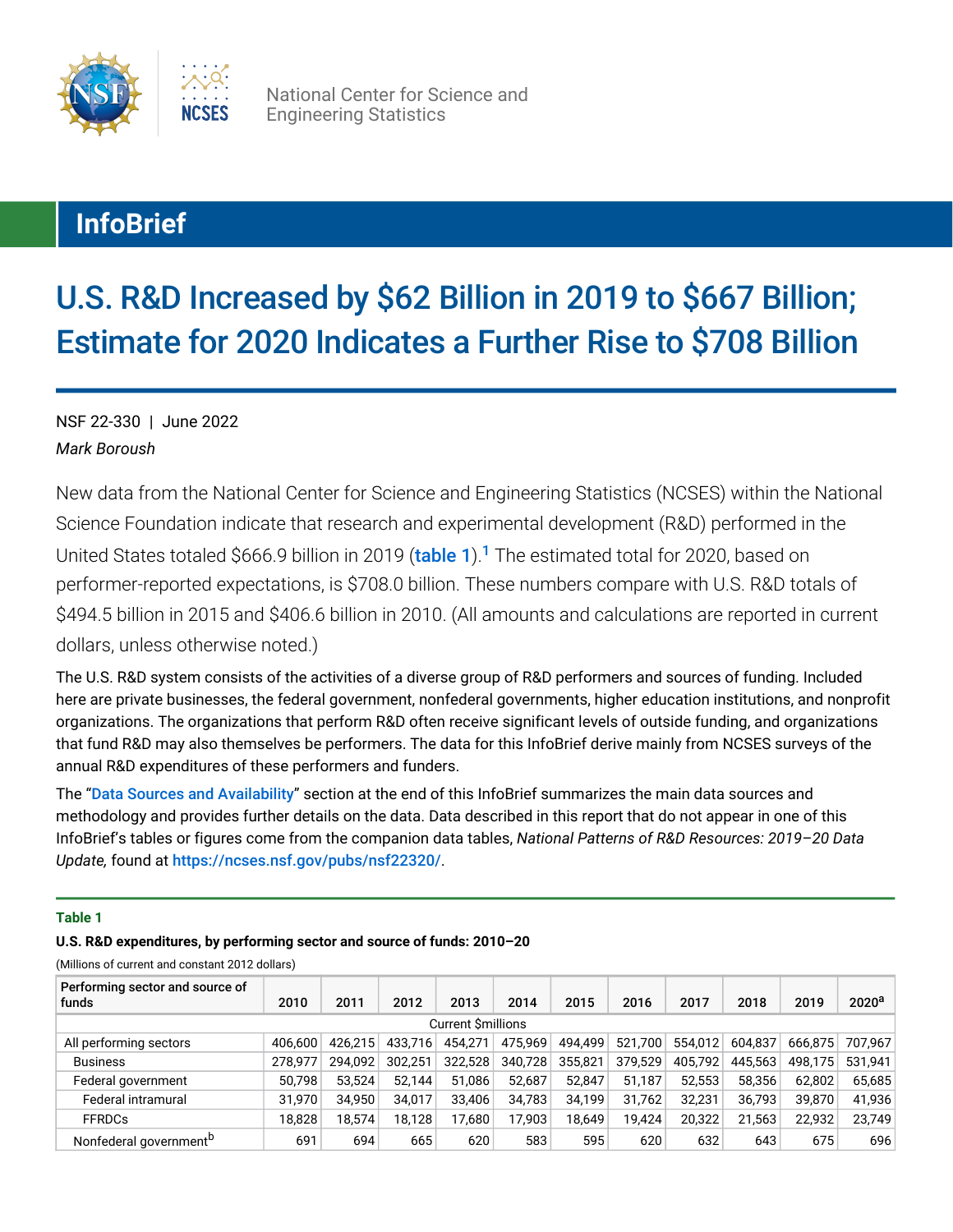## **Table 1**

## **U.S. R&D expenditures, by performing sector and source of funds: 2010–20**

(Millions of current and constant 2012 dollars)

| Performing sector and source of<br>funds | 2010    | 2011    | 2012    | 2013                     | 2014    | 2015    | 2016    | 2017    | 2018    | 2019    | $2020^{\mathrm{a}}$ |
|------------------------------------------|---------|---------|---------|--------------------------|---------|---------|---------|---------|---------|---------|---------------------|
| Higher education                         | 58,084  | 60,088  | 60,895  | 61,548                   | 62,351  | 64,635  | 67,792  | 71,115  | 74,914  | 78,176  | 81,111              |
| Nonprofit organizations <sup>c</sup>     | 18,050  | 17,817  | 17,762  | 18,489                   | 19,620  | 20,601  | 22,573  | 23,921  | 25,361  | 27,048  | 28,533              |
| All funding sources                      | 406,600 | 426,215 | 433,716 | 454,271                  | 475,969 | 494,499 | 521,700 | 554,012 | 604,837 | 666,875 | 707,967             |
| <b>Business</b>                          | 248,126 | 266,427 | 275,728 | 297,188                  | 318.410 | 333,243 | 360,291 | 386,385 | 426,193 | 481.799 | 517,431             |
| Federal government                       | 126,617 | 127,014 | 123,837 | 120,132                  | 118,367 | 119,532 | 118,174 | 121,632 | 129,625 | 133,807 | 137,818             |
| Nonfederal government                    | 4,303   | 4,387   | 4,158   | 4,243                    | 4,213   | 4,277   | 4,520   | 4,578   | 4,731   | 4,929   | 5,038               |
| Higher education                         | 12,262  | 13,103  | 14,300  | 15,378                   | 16,210  | 17,292  | 18,415  | 19,555  | 20,682  | 21,562  | 22,607              |
| Nonprofit organizations <sup>c</sup>     | 15,292  | 15,284  | 15,694  | 17,330                   | 18,768  | 20,156  | 20,300  | 21,862  | 23,607  | 24,778  | 25,073              |
|                                          |         |         |         | Constant 2012 \$millions |         |         |         |         |         |         |                     |
| All performing sectors                   | 422,811 | 434,187 | 433,716 | 446,452                  | 459,193 | 472,344 | 493,381 | 514,181 | 548,252 | 593,865 | 622,951             |
| <b>Business</b>                          | 290,100 | 299,593 | 302,251 | 316,977                  | 328,719 | 339,879 | 358,928 | 376,617 | 403,879 | 443,634 | 468,063             |
| Federal government                       | 52,824  | 54,525  | 52,144  | 50,207                   | 50,830  | 50,480  | 48,408  | 48,774  | 52,897  | 55,926  | 57,797              |
| <b>Federal intramural</b>                | 33,245  | 35,604  | 34,017  | 32,831                   | 33,557  | 32,666  | 30,038  | 29,914  | 33,351  | 35,505  | 36,900              |
| <b>FFRDCs</b>                            | 19,579  | 18,921  | 18,128  | 17,376                   | 17,272  | 17,813  | 18,370  | 18,861  | 19,546  | 20,421  | 20,897              |
| Nonfederal government <sup>b</sup>       | 719     | 707     | 665     | 609                      | 563     | 568     | 586     | 587     | 583     | 601     | 613                 |
| Higher education                         | 60,400  | 61,211  | 60,895  | 60,488                   | 60,153  | 61,739  | 64,112  | 66,002  | 67,906  | 69,617  | 71,371              |
| Nonprofit organizations <sup>c</sup>     | 18,769  | 18,150  | 17,762  | 18,171                   | 18,928  | 19,678  | 21,347  | 22,201  | 22,988  | 24,086  | 25,107              |
| All funding sources                      | 422,811 | 434,187 | 433,716 | 446,452                  | 459,193 | 472,344 | 493,381 | 514,181 | 548,252 | 593,865 | 622,951             |
| <b>Business</b>                          | 258,019 | 271,411 | 275,728 | 292,073                  | 307,187 | 318,312 | 340,734 | 358,605 | 386,321 | 429,051 | 455,296             |
| Federal government                       | 131,665 | 129,390 | 123,837 | 118,064                  | 114,195 | 114,177 | 111,759 | 112,887 | 117,498 | 119,157 | 121,268             |
| Nonfederal government                    | 4,475   | 4,469   | 4,158   | 4,170                    | 4,065   | 4,085   | 4,275   | 4,249   | 4,288   | 4,389   | 4,433               |
| Higher education                         | 12,750  | 13,348  | 14,300  | 15,113                   | 15,639  | 16,517  | 17,415  | 18,149  | 18,747  | 19,202  | 19,893              |
| Nonprofit organizations <sup>c</sup>     | 15,902  | 15,570  | 15,694  | 17,031                   | 18,107  | 19,253  | 19,198  | 20,290  | 21,398  | 22,065  | 22,062              |

FFRDC = federally funded R&D center.

a The data for 2020 include estimates and are likely to later be revised.

b Includes expenditures of federal intramural R&D as well as costs associated with administering extramural R&D contracts.

 $\text{c}$  Some components of the R&D performed by nonprofit organizations are estimated and may later be revised.

#### **Note(s):**

Data are based on annual reports by performers, except for the nonprofit sector. Expenditure levels for higher education, federal government, and nonfederal government performers are calendar-year approximations based on fiscal year data.

#### **Source(s):**

National Center for Science and Engineering Statistics, National Patterns of R&D Resources (annual series).

# **Current Trends in U.S. Total R&D and National R&D Intensity**

# U.S. Total R&D

Year-over-year increases in U.S. total R&D expenditures averaged \$19.2 billion over the 2010–16 period ([table 1](#page-0-0)). Nonetheless, an even stronger level of yearly R&D increases has emerged in the years since. The U.S. R&D total in 2017 was \$32.3 billion ahead of the previous year; \$50.8 billion ahead in 2018; \$62.0 billion ahead in 2019; and, as presently estimated, \$41.1 billion ahead in 2020 ([figure 1](#page-2-0)). This pattern of sustained annual increases in U.S. total R&D since 2010 has been due mainly to consistently higher levels of business R&D performance, which have accounted for near 80% or more of the total annual increases since 2010 ([figure 1](#page-2-0)).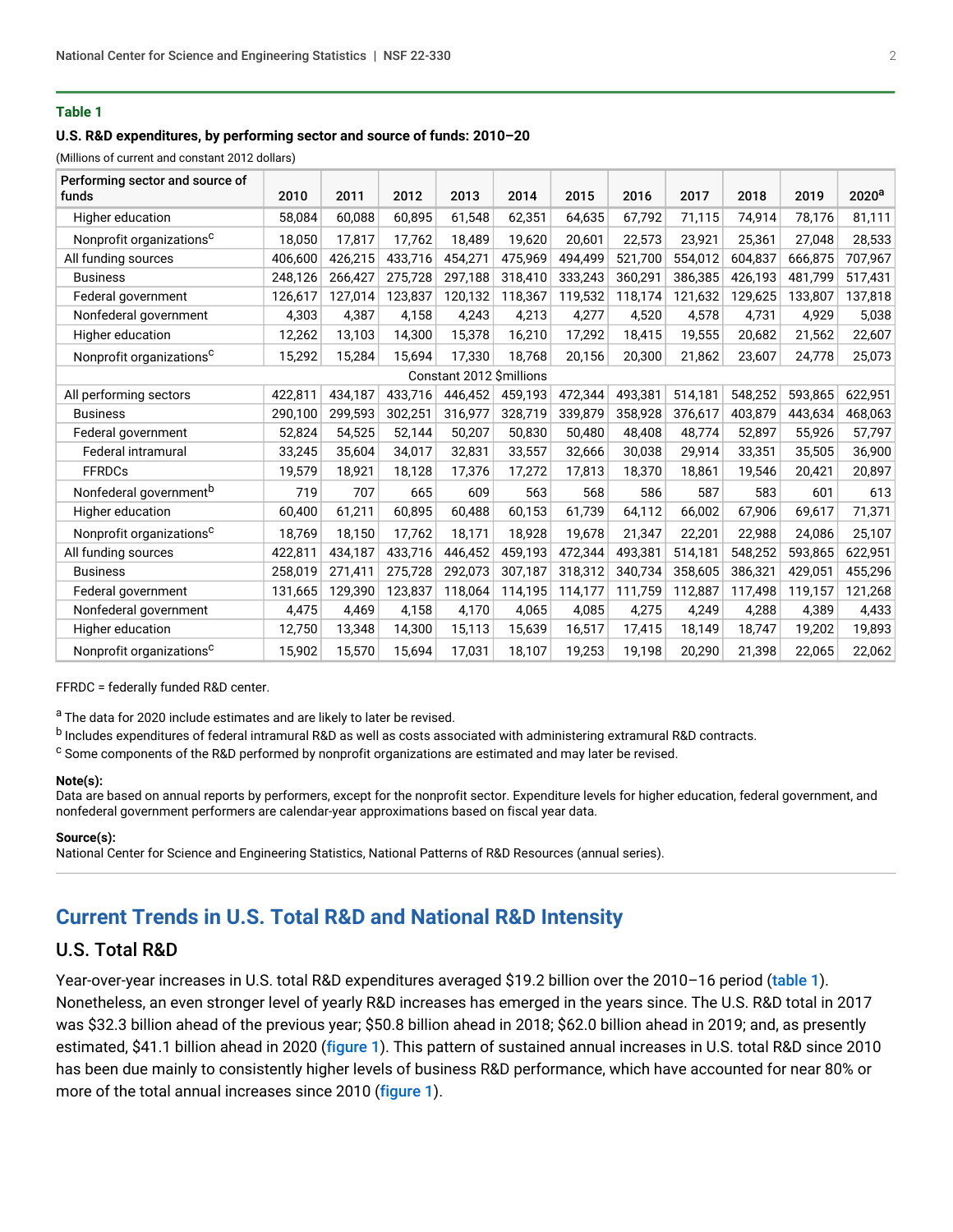### <span id="page-2-0"></span>**Figure 1**

## **Year-over-year changes in U.S. R&D expenditures, by performer: 2014–20**



FFRDC = federally funded R&D center.

#### **Note(s):**

The data for 2020 include estimates and are likely to later be revised. Expenditures by nonfederal government performers are comparatively negligible, and specific bars for this sector are excluded.

#### **Source(s):**

National Center for Science and Engineering Statistics, National Patterns of R&D Resources (annual series).

<span id="page-2-2"></span><span id="page-2-1"></span>Adjusting for inflation, growth in U.S. total R&D averaged 3.8% annually over the 2010–19 period, well above the 2.2% average growth of U.S. gross domestic product (GDP) over the same period ([table 2](#page-3-0)).<sup>[2](#page-9-2)</sup> By comparison, average annual growth of U.S. total R&D in the prior decade (2000–10) was lower at 2.1%, although still marginally outpacing the 1.8% rate of GDP expansion.<sup>[3](#page-10-0)</sup> The estimate for 2020 shows inflation-adjusted R&D growing at 4.9% compared with a 3.4% decline of GDP.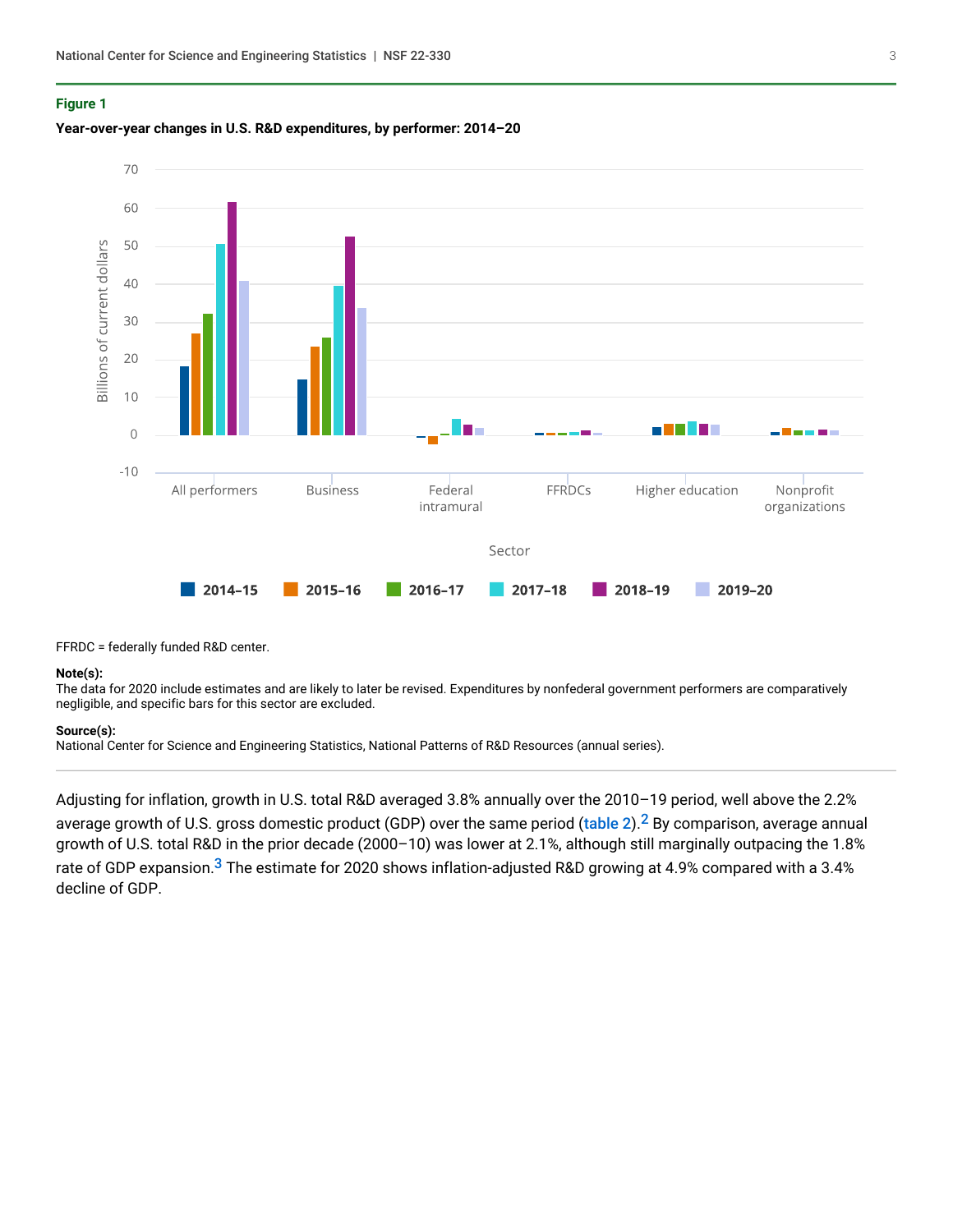## <span id="page-3-0"></span>**Table 2**

#### **Annual changes in U.S. R&D expenditures and gross domestic product, by performing sector: 1990–2020**

(Percent and current and constant 2012 dollars)

|                                                   |                  | Longer-term trends |                | Most recent years |                 |                |                |                |                |                |                |                |                             |
|---------------------------------------------------|------------------|--------------------|----------------|-------------------|-----------------|----------------|----------------|----------------|----------------|----------------|----------------|----------------|-----------------------------|
| <b>Expenditures and gross</b><br>domestic product | $1990 -$<br>2000 | $2000 -$<br>10     | $2010 -$<br>19 | $2010 -$<br>11    | $2011 -$<br>12  | $2012 -$<br>13 | $2013 -$<br>14 | $2014 -$<br>15 | $2015 -$<br>16 | $2016 -$<br>17 | $2017 -$<br>18 | $2018 -$<br>19 | $2019 -$<br>20 <sup>a</sup> |
| Current \$                                        |                  |                    |                |                   |                 |                |                |                |                |                |                |                |                             |
| Total R&D, all performers                         | 5.8              | 4.3                | 5.7            | 4.8               | 1.8             | 4.7            | 4.8            | 3.9            | 5.5            | 6.2            | 9.2            | 10.3           | 6.2                         |
| <b>Business</b>                                   | 6.4              | 3.4                | 6.7            | 5.4               | 2.8             | 6.7            | 5.6            | 4.4            | 6.7            | 6.9            | 9.8            | 11.8           | 6.8                         |
| Federal government                                | 1.9              | 5.9                | 2.4            | 5.4               | $-2.6$          | $-2.0$         | 3.1            | 0.3            | $-3.1$         | 2.7            | 11.0           | 7.6            | 4.6                         |
| Federal intramural <sup>a</sup>                   | 2.1              | 5.2                | 2.5            | 9.3               | $-2.7$          | $-1.8$         | 4.1            | $-1.7$         | $-7.1$         | 1.5            | 14.2           | 8.4            | 5.2                         |
| <b>FFRDCs</b>                                     | 1.7              | 7.3                | 2.2            | $-1.4$            | $-2.4$          | $-2.5$         | 1.3            | 4.2            | 4.2            | 4.6            | 6.1            | 6.3            | 3.6                         |
| Nonfederal<br>government <sup>b</sup>             | <b>NA</b>        | <b>NA</b>          | $-0.3$         | 0.4               | $-4.2$          | $-6.8$         | $-5.9$         | 2.0            | 4.3            | 1.9            | 1.7            | 5.0            | 3.1                         |
| Higher education                                  | 5.9              | 6.9                | 3.4            | 3.4               | 1.3             | 1.1            | 1.3            | 3.7            | 4.9            | 4.9            | 5.3            | 4.4            | 3.8                         |
| Nonprofit                                         |                  |                    |                |                   |                 |                |                |                |                |                |                |                |                             |
| organizations <sup>c</sup>                        | 8.8              | 6.6                | 4.6            | $-1.3$            | $-0.3$          | 4.1            | 6.1            | 5.0            | 9.6            | 6.0            | 6.0            | 6.7            | 5.5                         |
| Gross domestic product                            | 5.6              | 3.9                | 4.0            | 3.7               | 4.2             | 3.6            | 4.2            | 3.7            | 2.7            | 4.2            | 5.4            | 4.1            | $-2.2$                      |
|                                                   |                  |                    |                |                   | Constant 2012\$ |                |                |                |                |                |                |                |                             |
| Total R&D, all performers                         | 3.7              | 2.1                | 3.8            | 2.7               | $-0.1$          | 2.9            | 2.9            | 2.9            | 4.5            | 4.2            | 6.6            | 8.3            | 4.9                         |
| <b>Business</b>                                   | 4.3              | 1.2                | 4.8            | 3.3               | 0.9             | 4.9            | 3.7            | 3.4            | 5.6            | 4.9            | 7.2            | 9.8            | 5.5                         |
| Federal government                                | $-0.1$           | 3.8                | 0.6            | 3.2               | $-4.4$          | $-3.7$         | 1.2            | $-0.7$         | $-4.1$         | 0.8            | 8.5            | 5.7            | 3.3                         |
| Federal intramural <sup>a</sup>                   | 0.0              | 3.0                | 0.7            | 7.1               | $-4.5$          | $-3.5$         | 2.2            | $-2.7$         | $-8.0$         | $-0.4$         | 11.5           | 6.5            | 3.9                         |
| <b>FFRDCs</b>                                     | $-0.4$           | 5.1                | 0.5            | $-3.4$            | $-4.2$          | $-4.1$         | $-0.6$         | 3.1            | 3.1            | 2.7            | 3.6            | 4.5            | 2.3                         |
| Nonfederal<br>government <sup>b</sup>             | <b>NA</b>        | <b>NA</b>          | $-2.0$         | $-1.7$            | $-5.9$          | $-8.4$         | $-7.6$         | 0.9            | 3.3            | 0.0            | $-0.7$         | 3.2            | 1.9                         |
| Higher education                                  | 3.7              | 4.6                | 1.6            | 1.3               | $-0.5$          | $-0.7$         | $-0.6$         | 2.6            | 3.8            | 2.9            | 2.9            | 2.5            | 2.5                         |
| Nonprofit                                         |                  |                    |                |                   |                 |                |                |                |                |                |                |                |                             |
| organizations <sup>c</sup>                        | 6.6              | 4.4                | 2.8            | $-3.3$            | $-2.1$          | 2.3            | 4.2            | 4.0            | 8.5            | 4.0            | 3.5            | 4.8            | 4.2                         |
| Gross domestic product                            | 3.4              | 1.8                | 2.2            | 1.5               | 2.3             | 1.8            | 2.3            | 2.7            | 1.7            | 2.3            | 2.9            | 2.3            | $-3.4$                      |

NA = not available.

FFRDC = federally funded R&D center.

a The R&D data for 2020 include estimates and are likely to later be revised.

<sup>b</sup> Survey data on state internal R&D performance were not available prior to 2006; data for 2008 were not collected.

 $\text{c}$  Some components of the R&D performed by nonprofit organizations are estimated and may later be revised.

#### **Note(s):**

The longer-term trend rates are calculated as compound annual growth rates.

#### **Source(s):**

National Center for Science and Engineering Statistics, National Patterns of R&D Resources (annual series).

# R&D-to-GDP Ratio

The ratio of total national R&D expenditures to GDP is widely used by national statistical offices and other policy analysts as an overall gauge of the intensity of a nation's R&D effort. In this new edition of the National Patterns series, the ratio of U.S. R&D to GDP was 3.12% in 2019 and is estimated to be 3.39% in 2020.[4](#page-10-1)

<span id="page-3-2"></span><span id="page-3-1"></span>The U.S. ratio generally has been rising since the mid-1990s, although with some periods of decline ([figure 2](#page-4-0)). Prior to 2019, the highest U.S. ratios recorded were 2.79% in 1964, 2.78% in 2009, 2.79% again in 2016, 2.84% in 2017, and 2.95% in 2018.<sup>[5](#page-10-2)</sup> Reaching an R&D intensity level above 3.0% is widely regarded in the R&D policy community as a notable national achievement. Some further maturity in the data is warranted in interpreting the reported 3.39% for 2020—due both to its estimated nature and the fact that the sizable uptick from 2019 reflects both a rising R&D level and a declining GDP.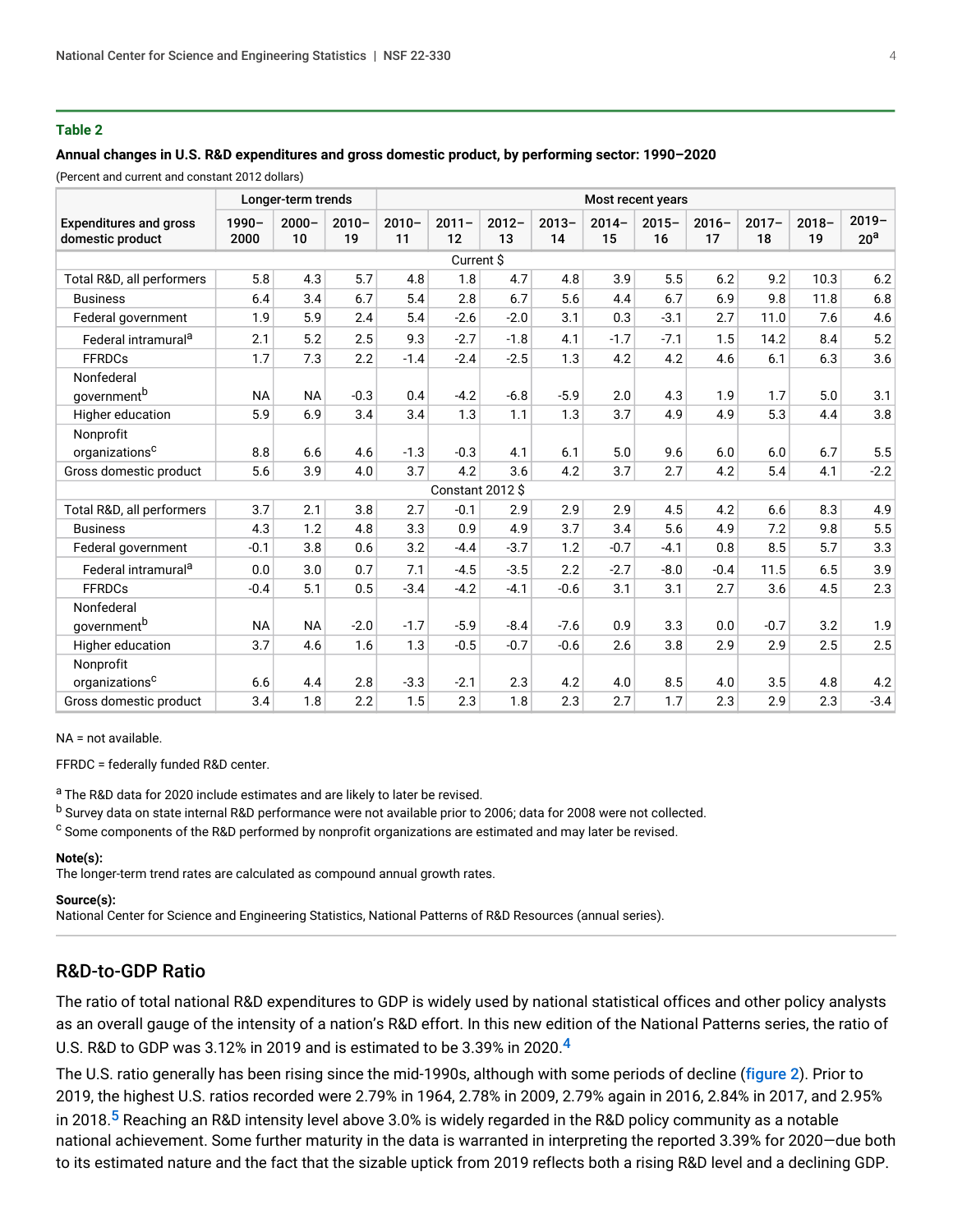#### <span id="page-4-0"></span>**Figure 2**





GDP = gross domestic product.

#### **Note(s):**

The data for 2020 include estimates and are likely to later be revised. The federally funded data represent the federal government as a funder of R&D by all performers; similarly, the business funded data cover the business sector as a funder of R&D by all performers. The "other" category includes the R&D funded by all other sources-mainly, by higher education, nonfederal government, and nonprofit organizations. The GDP data used reflect the U.S. Bureau of Economic Analysis statistics of late October 2021.

#### **Source(s):**

National Center for Science and Engineering Statistics, National Patterns of R&D Resources (annual series).

Most of the rise in R&D-to-GDP ratio over the past several decades is owed to the increased nonfederal spending on R&D, particularly by the business sector. This arises largely from the growing role of business R&D in the national R&D system, which in turn reflects the increase of R&D-dependent goods and services in the national and global economies. By contrast, the share of federally funded R&D expenditures declined from the mid-1980s to the late 1990s, notably from cuts in defense-related R&D. This was followed by a gradual uptick through 2009, driven by increased federal spending on biomedical and national security R&D and the one-time incremental funding for R&D provided by the American Recovery and Reinvestment Act of 2009 (ARRA). However, the federally funded share has returned to a path of mainly decline since 2010 ([figure 2](#page-4-0)).

# **Performers of R&D**

# Business

The business sector is by far the largest performer of U.S. R&D. In 2019, domestically performed business R&D accounted for \$498.2 billion, or 75% of the \$666.9 billion national R&D total ([table 1](#page-0-0) and [table 3](#page-5-0)). The business sector's predominance in national R&D performance has long been the case, with its annual share ranging between 69% and 75% over the nearly two-decade period of 2000–19.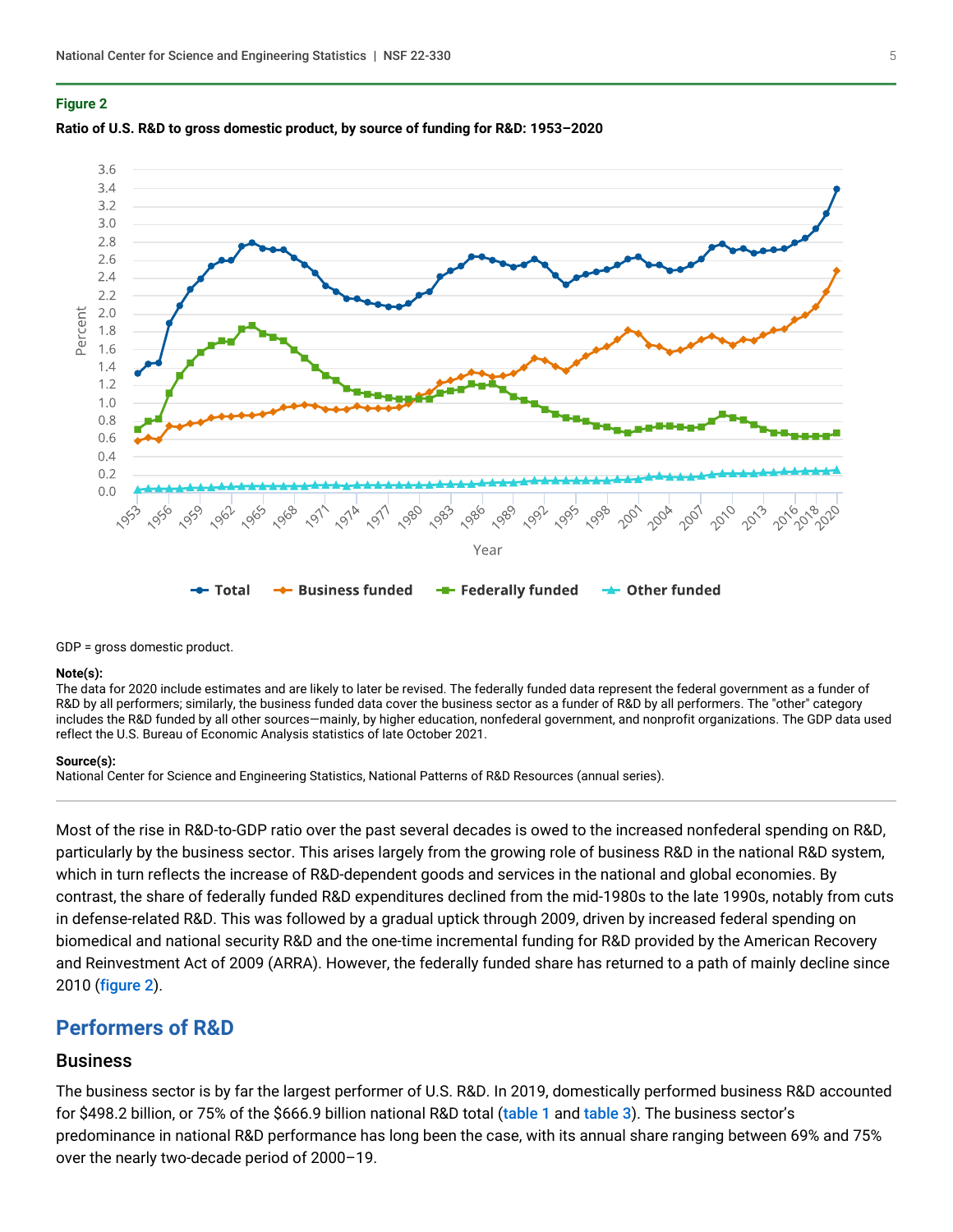Adjusted for inflation, growth in business R&D averaged 4.8% annually over 2010–19, well ahead of the 3.8% annual average for U.S. total R&D and the 2.2% annual average for GDP ([table 2](#page-3-0)).

R&D performed in the domestic United States by businesses occurs widely in manufacturing and nonmanufacturing. Presently, most occurs in five industries: chemicals manufacturing (which includes the pharmaceuticals industry); computer and electronic products manufacturing; transportation equipment manufacturing (which includes the automobiles and aerospace industries); information (which includes the software publishing industry); and professional, scientific, and technical services (which include the computer systems design and scientific R&D services industries).<sup>[6](#page-10-3)</sup>

# <span id="page-5-1"></span>Higher Education

<span id="page-5-2"></span>R&D performed in the United States by the higher education sector totaled \$78.2 billion in 2019, or 12% of U.S. total R&D ([table 1](#page-0-0) and [table 3](#page-5-0)).<sup>[7](#page-10-4)</sup> Over the period 2000-19, the higher education share of U.S. total R&D ranged between 11% and 14%.

## <span id="page-5-0"></span>**Table 3**

## **U.S. R&D expenditures, by performing sector, source of funds, and type of R&D: 2019**

(Millions of dollars and percent distribution)

| Performing sector and type<br>of R&D      | <b>Total</b> | <b>Business</b> | Federal<br>government | Nonfederal<br>government | Higher<br>education | Other nonprofit<br>organizations | <b>Percent distribution</b><br>by performer |
|-------------------------------------------|--------------|-----------------|-----------------------|--------------------------|---------------------|----------------------------------|---------------------------------------------|
| R&D                                       | 666,875      | 481,799         | 133,807               | 4,929                    | 21,562              | 24,778                           | 100.0                                       |
| <b>Business</b>                           | 498,175      | 474,442         | 22,653                | 169                      | $\star\star$        | 911                              | 74.7                                        |
| Federal government                        | 62,802       | 179             | 62,408                | 49                       | $\star\star$        | 166                              | 9.4                                         |
| Federal intramural                        | 39,870       | 0               | 39,870                | 0                        | 0                   | 0                                | 6.0                                         |
| <b>FFRDCs</b>                             | 22,932       | 179             | 22,538                | 49                       | $\star\star$        | 166                              | 3.4                                         |
| Nonfederal government                     | 675          | 23              | 290                   | 347                      | 4                   | 12                               | 0.1                                         |
| Higher education                          | 78,176       | 4,808           | 39,556                | 4,364                    | 21,559              | 7,889                            | 11.7                                        |
| Nonprofit organizations                   | 27,048       | 2,347           | 8,900                 | $***$                    | $***$               | 15,800                           | 4.1                                         |
| Percent distribution by<br>funding source | 100.0        | 72.2            | 20.1                  | 0.7                      | 3.2                 | 3.7                              |                                             |
| Basic research                            | 102,874      | 33,745          | 42,199                | 2,618                    | 13,594              | 10,719                           | 100.0                                       |
| <b>Business</b>                           | 32,582       | 30,132          | 2,349                 | 15                       | $\star\star$        | 86                               | 31.7                                        |
| Federal government                        | 11,932       | 36              | 11,853                | 10                       | $\star\star$        | 33                               | 11.6                                        |
| Federal intramural                        | 7,352        | 0               | 7,352                 | 0                        | 0                   | 0                                | 7.1                                         |
| <b>FFRDCs</b>                             | 4,580        | 36              | 4,501                 | 10                       | $\star\star$        | 33                               | 4.5                                         |
| Nonfederal government                     | 120          | $\overline{4}$  | 52                    | 62                       | $\mathbf{1}$        | $\overline{2}$                   | 0.1                                         |
| Higher education                          | 49,126       | 2,729           | 25,358                | 2,531                    | 13,594              | 4,916                            | 47.8                                        |
| Nonprofit organizations                   | 9,113        | 844             | 2,588                 | $***$                    | $***$               | 5,681                            | 8.9                                         |
| Percent distribution by<br>funding source | 100.0        | 32.8            | 41.0                  | 2.5                      | 13.2                | 10.4                             |                                             |
| Applied research                          | 132,021      | 73,277          | 41,849                | 1,675                    | 5,766               | 9,454                            | 100.0                                       |
| <b>Business</b>                           | 76,176       | 70,679          | 5,246                 | 42                       | $\star\star$        | 209                              | 57.7                                        |
| Federal government                        | 20,522       | 83              | 20,339                | 23                       | $\star\star$        | 77                               | 15.5                                        |
| <b>Federal intramural</b>                 | 11,264       | $\mathbf{0}$    | 11,264                | $\Omega$                 | 0                   | 0                                | 8.5                                         |
| <b>FFRDCs</b>                             | 9,258        | 83              | 9,075                 | 23                       | $\star\star$        | 77                               | 7.0                                         |
| Nonfederal government                     | 524          | 18              | 225                   | 269                      | 3                   | 9                                | 0.4                                         |
| Higher education                          | 21,793       | 1,449           | 11,144                | 1,341                    | 5,763               | 2,097                            | 16.5                                        |
| Nonprofit organizations                   | 13,006       | 1.049           | 4,895                 | $***$                    | $***$               | 7,062                            | 9.9                                         |
| Percent distribution by<br>funding source | 100.0        | 55.5            | 31.7                  | 1.3                      | 4.4                 | 7.2                              |                                             |
| Experimental<br>development               | 431,980      | 374,777         | 49,758                | 636                      | 2,202               | 4,607                            | 100.0                                       |
| <b>Business</b>                           | 389,418      | 373,631         | 15,058                | 112                      | $\star\star$        | 617                              | 90.1                                        |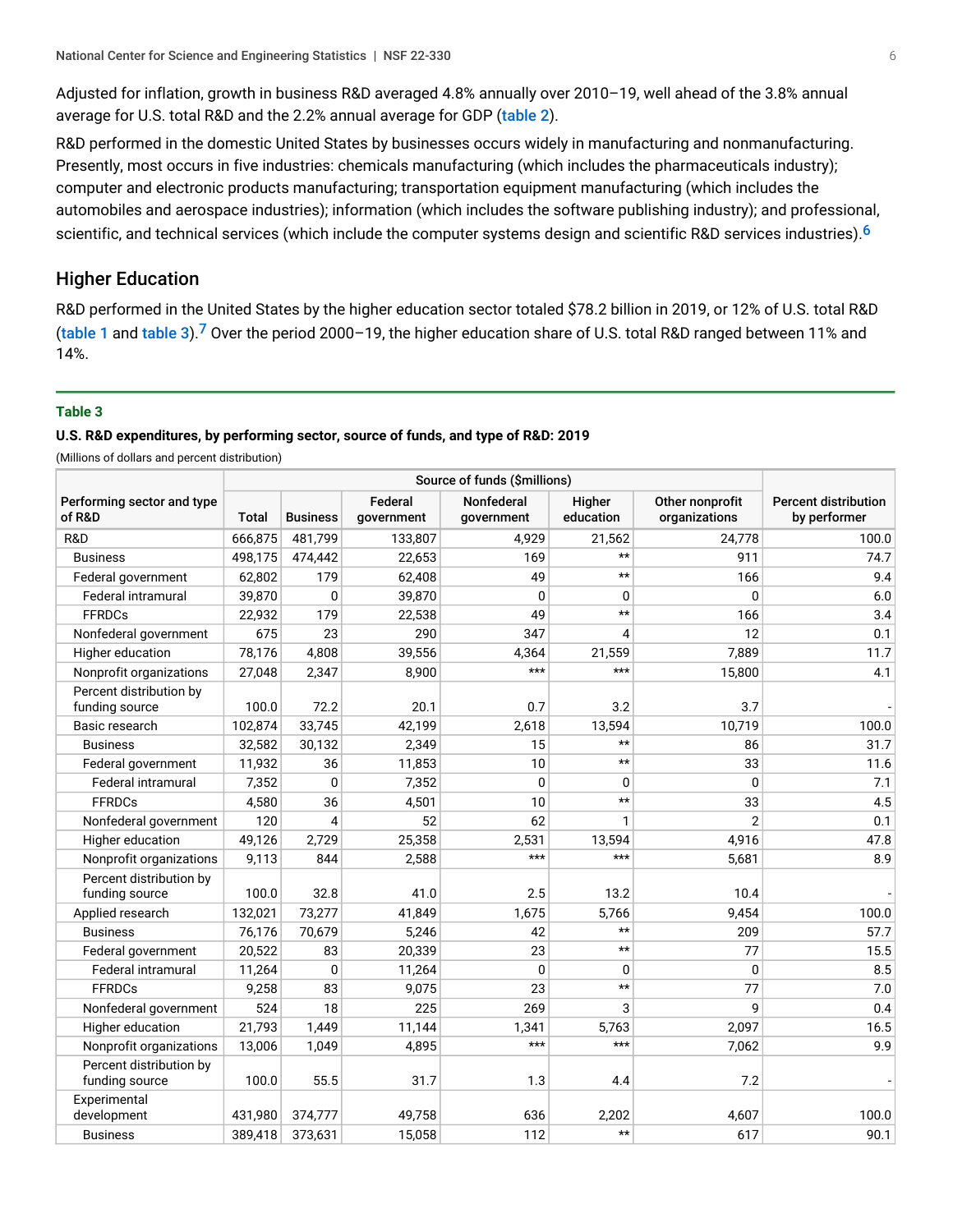## **Table 3**

## **U.S. R&D expenditures, by performing sector, source of funds, and type of R&D: 2019**

(Millions of dollars and percent distribution)

| Performing sector and type<br>of R&D      | Total  | <b>Business</b> | Federal<br>government | Nonfederal<br>government | Higher<br>education | Other nonprofit<br>organizations | <b>Percent distribution</b><br>by performer |
|-------------------------------------------|--------|-----------------|-----------------------|--------------------------|---------------------|----------------------------------|---------------------------------------------|
| Federal government                        | 30,347 | 60              | 30,215                |                          | $**$                | 56                               | 7.0                                         |
| Federal intramural                        | 21,253 | 0               | 21,253                |                          |                     |                                  | 4.9                                         |
| <b>FFRDCs</b>                             | 9.093  | 60              | 8.962                 |                          | $**$                | 56                               | 2.1                                         |
| Nonfederal government                     | 31     |                 | 13                    | 16                       | $\star$             |                                  | 0.0                                         |
| Higher education                          | 7.257  | 631             | 3,055                 | 492                      | 2.202               | 877                              | 1.7                                         |
| Nonprofit organizations                   | 4,928  | 454             | 1,417                 | $***$                    | $***$               | 3,057                            | 1.1                                         |
| Percent distribution by<br>funding source | 100.0  | 86.8            | 11.5                  | 0.1                      | 0.5                 | 1.1                              |                                             |

\* = amount < \$0.5 million; \*\* = small to negligible amount, included as part of the funding provided by nonprofit organizations; \*\*\* = small to negligible amount, included as part of the funding provided by other sectors.

FFRDC = federally funded R&D center.

#### **Note(s):**

Some components of R&D performance and funding by other nonprofit organizations are projected and may later be revised.

#### **Source(s):**

National Center for Science and Engineering Statistics, National Patterns of R&D Resources (annual series).

Adjusted for inflation, growth in this sector's R&D performance averaged 1.6% annually over 2010–19, well behind both U.S. total R&D (3.8%) and GDP (2.2%). The year-by-year trajectory in higher education R&D expenditures has been marked by contrasts: relatively low growth in 2010–11, noticeable slowdown in 2012–14, and higher but still comparatively modest rates (similar to those for GDP) in 2015–19 ([table 2](#page-3-0)).

# Federal Agencies and Federally Funded Research and Development Centers

The federal government performed \$62.8 billion, or 9% of the U.S. R&D total in 2019 ([table 1](#page-0-0) and [table 3](#page-5-0)). This amount included \$39.9 billion (6% of the U.S. total) performed by the intramural R&D facilities of federal agencies and \$22.9 billion (3%) performed by the 42 federally funded research and development centers (FFRDCs). The federal share of U.S. R&D performance rose from about 11% in 2000 to 12% in 2010 but has declined since then to its current 9% share.

Adjusted for inflation, this sector's R&D performance in 2010–19 increased at an annual average rate of 0.6%, in contrast to the 3.8% rate for U.S. total R&D and 2.2% for GDP over the same period ([table 2](#page-3-0)). In the previous decade (2000-10), federal R&D performance grew an average of 3.8% yearly, well ahead of U.S. total R&D (2.1%). However, the year-over-year changes for 2010–19 were a varied picture: outright declines or low growth rates in 2012–17 but a turn to markedly higher rates of increase in 2018–19. Part of this history reflects the waning of the incremental funding from ARRA after 2010 and the more challenging environment for federal budget support after 2011; in 2018 and 2019, the results of lengthy congressional debates on federal spending resulted in substantial increases overall in the agency budgets to conduct R&D.

## State Government

State agency intramural R&D performance in 2019 totaled \$675 million—a small share (about 0.1%) of the U.S. total (table [1](#page-0-0) and [table 3](#page-5-0)). This includes all 50 states and the District of Columbia.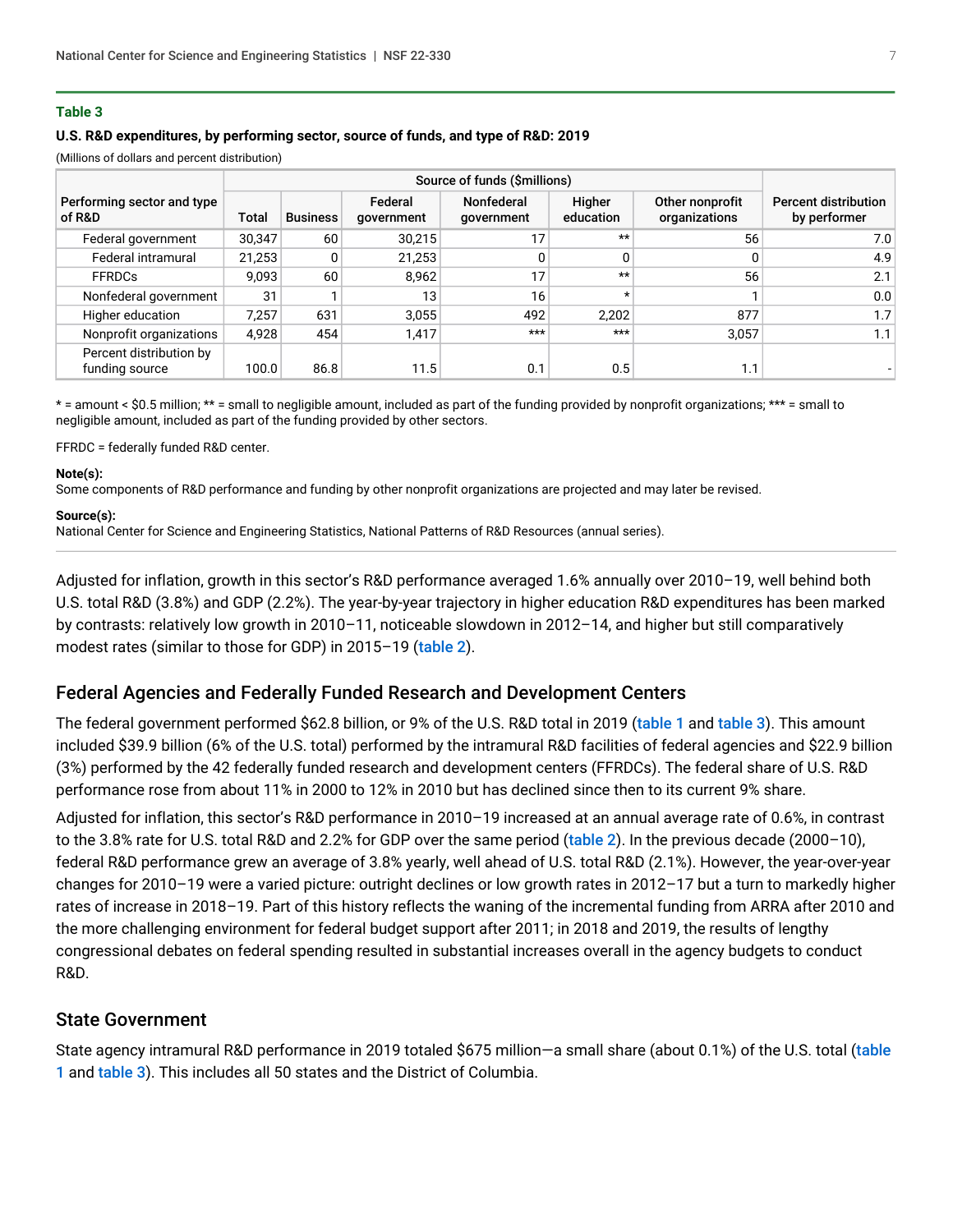# Nonprofit Organizations

R&D performed in the United States by nonprofit organizations (excluding higher education institutions, the federal government, and nonfederal governments) was an estimated \$27.0 billion in 2019 ([table 1](#page-0-0) and [table 3](#page-5-0)). This was 4% of U.S. total R&D, a share that has changed little since the early 2000s.

# **Sources of R&D Funding**

# **Business**

Matching its predominant role in R&D performance, the business sector is also the leading source of funding for R&D performed in the United States. In 2019, business sector funding accounted for \$481.8 billion, or 72% of U.S. total R&D performance ([table 3](#page-5-0)). Nearly all (98%) of the business sector's funding for R&D that year supported business R&D performance—whether performed by the company itself or in funding provided for the R&D performed by other companies. Most of the remainder went to R&D performers in higher education and nonprofit organizations, along with small amounts to FFRDCs and nonfederal governments.

The business sector's predominant role in U.S. R&D funding began in the early 1980s when its support first started to exceed 50% of the total. Over 2000–19, the business sector's share of the U.S. R&D funding total ranged from 61% to 72% yearly.

# Federal Government

The federal government is the second-largest source of funding for U.S. R&D, behind the business sector. It is a significant resource for most all U.S. R&D performer sectors, except the business sector where business's own funds greatly overshadow the federal role.

Funds from the federal government accounted for \$133.8 billion, or 20% of U.S. total R&D, in 2019. The largest amounts of federal funding were directed to R&D performance by the federal government, higher education, and businesses ([table 3](#page-5-0)). In 2019, federal funding supported about 51% of academic R&D performance, 5% of business R&D performance, 33% of nonprofit R&D performance, all of federal intramural R&D performance, and almost all (98%) of FFRDC R&D performance.

Several decades ago, the federal government was the leading sponsor of the nation's R&D, funding 67% of all U.S. R&D in 1964 ([figure 2](#page-4-0)). The federal share decreased to just below half (49%) of all funding in the late 1970s, to a little over a third (36%) in the mid-1990s, and to a quarter (25%) by the turn of the century. (A major factor in the decrease of the federal share of national R&D was the sharp decline in funding for space R&D after the United States won the race to the moon in the late 1960s. At largely the same time, the business sector was rapidly expanding its energy-related R&D in response to the world oil supply crises.) The share ticked up again to 31% in 2009 and 2010 amid changing business conditions and expanded federal funding for health, defense, and counterterrorism R&D (including ARRA funding). The federal share, however, again declined in the subsequent years and stood at 20% in 2019. Some of this recent year's decline reflects the waning of the ARRA incremental funding and also the more challenging federal budget environment since 2011. Some, however, is a natural consequence of the large increases in R&D funding from the business sector that also have been happening in these recent years.

# Other Sources

The remainder of R&D funding from other sources is a smaller component: \$51.3 billion in 2019, or about 8% of U.S. total R&D performance that year ([table 3](#page-5-0)). Of this amount, \$21.6 billion was from higher education's own institutional funds, nearly all of which remained in the academic sector; \$4.9 billion was from state and local governments, primarily supporting academic research; and \$24.8 billion was from nonprofit organizations, mostly funding this sector's own R&D. Of the estimated nonprofit total, some funds (\$7.9 billion) supported R&D in higher education, smaller amounts supported that of business (\$0.9 billion) and FFRDCs (\$0.2 billion), and a slight amount (\$0.01 billion) supported state government ([table 3](#page-5-0)).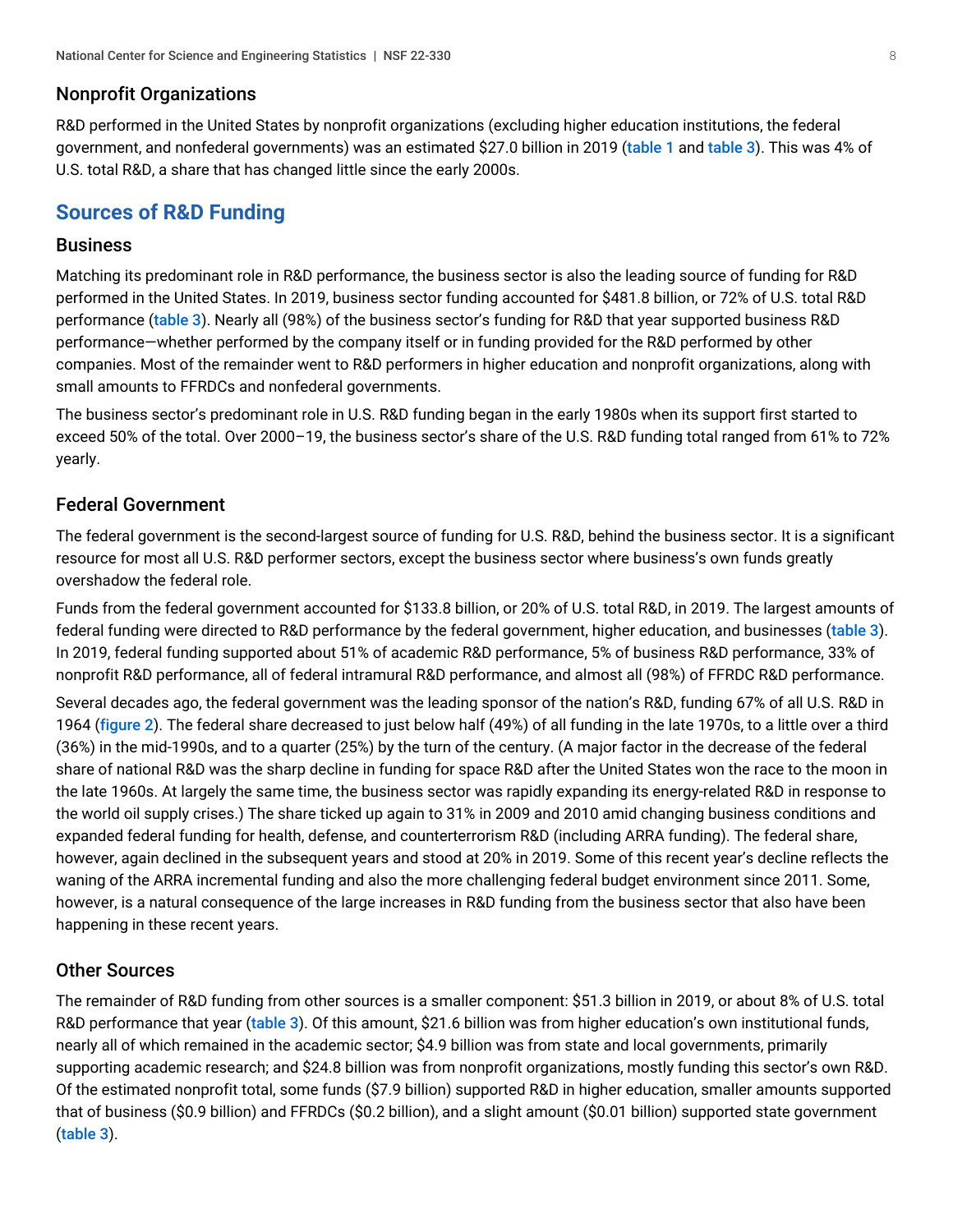# **R&D by Type of R&D**

In 2019, basic research activities accounted for \$102.9 billion, or 15% of U.S. total R&D expenditures ([table 4](#page-8-0)). Applied research was \$132.0 billion, or 20% of the total. Most of the total of U.S. R&D expenditures was experimental development at \$432.0 billion, or 65%.

#### <span id="page-8-0"></span>**Table 4**

## **U.S. R&D expenditures, by type of R&D: selected years, 2000–20**

(Billions of current and constant 2012 dollars and percent)

| Type of work             | 2000                   | 2010  | 2012  | 2013  | 2014  | 2015  | 2016  | 2017  | 2018  | 2019  | 2020 <sup>a</sup> |  |
|--------------------------|------------------------|-------|-------|-------|-------|-------|-------|-------|-------|-------|-------------------|--|
| <b>Current Sbillions</b> |                        |       |       |       |       |       |       |       |       |       |                   |  |
| All R&D                  | 267.9                  | 406.6 | 433.7 | 454.3 | 476.0 | 494.5 | 521.7 | 554.0 | 604.8 | 666.9 | 708.0             |  |
| Basic research           | 42.0                   | 76.4  | 73.8  | 79.1  | 82.8  | 84.3  | 85.7  | 88.7  | 96.0  | 102.9 | 107.9             |  |
| Applied research         | 56.5                   | 79.0  | 86.8  | 88.2  | 91.8  | 97.2  | 110.5 | 114.1 | 119.8 | 132.0 | 139.5             |  |
| Experimental development | 169.4                  | 251.2 | 273.1 | 287.0 | 301.4 | 313.0 | 325.5 | 351.2 | 389.0 | 432.0 | 460.5             |  |
| Constant 2012 Sbillions  |                        |       |       |       |       |       |       |       |       |       |                   |  |
| All R&D                  | 343.4                  | 422.8 | 433.7 | 446.5 | 459.2 | 472.3 | 493.4 | 514.2 | 548.3 | 593.9 | 623.0             |  |
| Basic research           | 53.9                   | 79.4  | 73.8  | 77.8  | 79.9  | 80.5  | 81.0  | 82.3  | 87.1  | 91.6  | 94.9              |  |
| Applied research         | 72.4                   | 82.2  | 86.8  | 86.6  | 88.5  | 92.9  | 104.5 | 105.9 | 108.6 | 117.6 | 122.8             |  |
| Experimental development | 217.1                  | 261.2 | 273.1 | 282.0 | 290.8 | 299.0 | 307.9 | 326.0 | 352.6 | 384.7 | 405.2             |  |
|                          | Percent share of total |       |       |       |       |       |       |       |       |       |                   |  |
| All R&D                  | 100.0                  | 100.0 | 100.0 | 100.0 | 100.0 | 100.0 | 100.0 | 100.0 | 100.0 | 100.0 | 100.0             |  |
| Basic research           | 15.7                   | 18.8  | 17.0  | 17.4  | 17.4  | 17.0  | 16.4  | 16.0  | 15.9  | 15.4  | 15.2              |  |
| Applied research         | 21.1                   | 19.4  | 20.0  | 19.4  | 19.3  | 19.7  | 21.2  | 20.6  | 19.8  | 19.8  | 19.7              |  |
| Experimental development | 63.2                   | 61.8  | 63.0  | 63.2  | 63.3  | 63.3  | 62.4  | 63.4  | 64.3  | 64.8  | 65.1              |  |

a The data for 2020 include estimates and are likely to later be revised.

#### **Note(s):**

Data throughout the span of time reported here are consistently based on Organisation for Economic Co-operation and Development *Frascati Manual* definitions for basic research, applied research, and experimental development. Prior to 2010, however, some changes had been introduced in the questionnaires of the sectoral expenditure surveys to improve the accuracy of respondents' classification of their R&D by type. Accordingly, small percentage changes in the historical data may not be meaningful.

#### **Source(s):**

National Center for Science and Engineering Statistics, National Patterns of R&D Resources (annual series).

Higher education accounted for just under half (48%) of the \$102.9 billion of basic research in 2019 ([table 3](#page-5-0)). The business sector was the second-largest basic research performer (32%). Business was the majority performer (58%) of the \$132.0 billion of applied research in 2019. Higher education was second at 17%, and federal intramural performers plus FFRDCs accounted for 16% of the applied research total. Business continued to dominate experimental development, accounting for 90% of the \$432.0 billion of that category in 2019.

Federal funding accounted for 41% of the \$102.9 billion of basic research in 2019. But federal funds were less prominent for applied research (32% of \$132.0 billion) and experimental development (12% of \$432.0 billion). The business sector provided the greatest share of funding for applied research (56%) and the predominant share for experimental development (87%). Interestingly, it also accounted for a sizable share (33%) of funding for basic research.

Over the 2010–19 period, the split of U.S. total R&D expenditures among the three types of R&D did not largely change ([table 4](#page-8-0)). Applied research tracked in the range of 19% to 21% throughout the period ([table 4](#page-8-0)). However, there was the appearance of a gradual drop in basic research's share, from 19% in 2010 down to 15% in 2019. And the opposite for experimental development, rising, for the most part, from 62% in 2010 to 65% in 2019. Nonetheless, adjusting for inflation, about \$12 billion more in basic research was performed in 2019 than in 2010, \$35 billion more in applied research, and \$124 billion more in experimental development.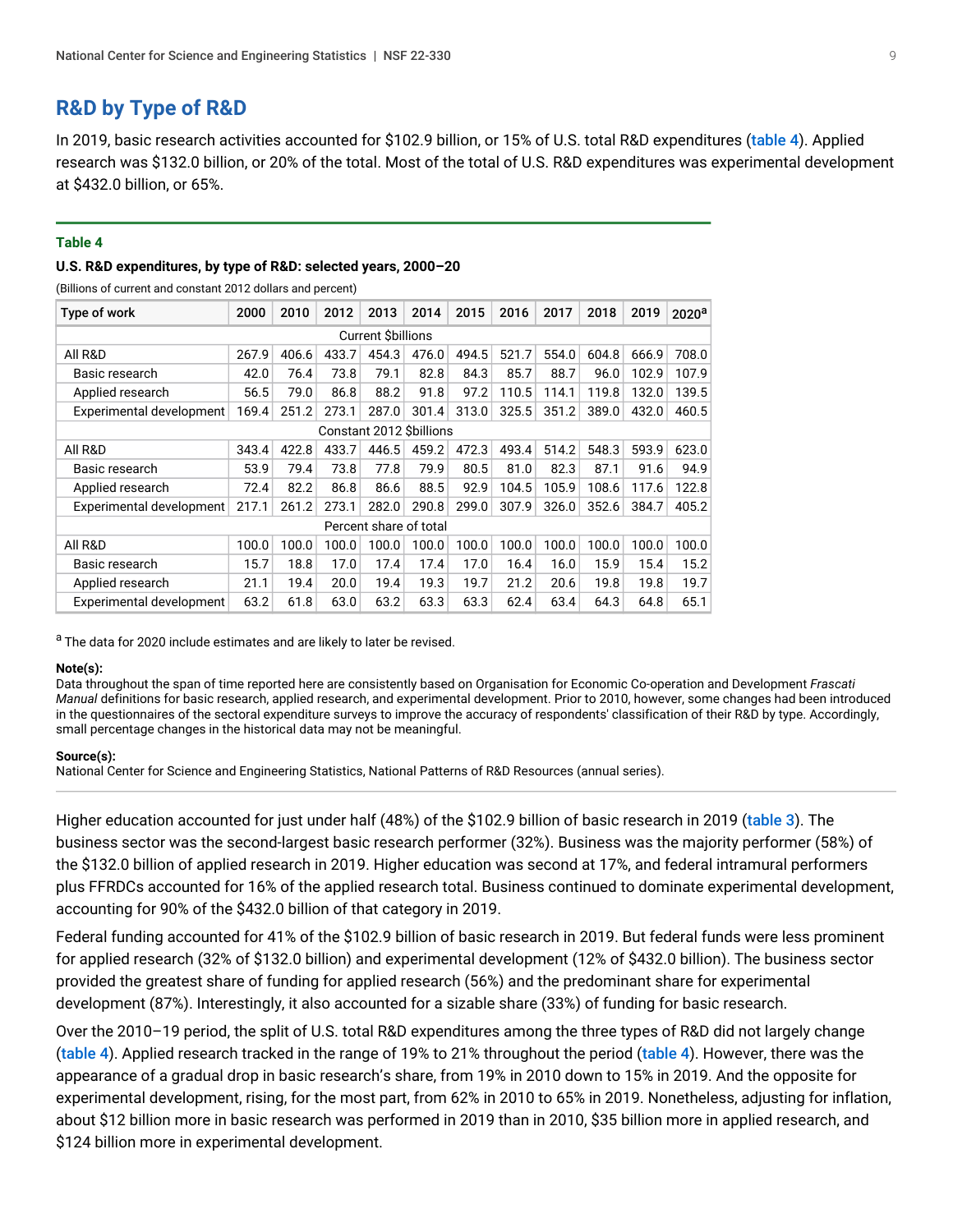The most interesting shifts in the relative roles of performers and funders continue to be in the realm of basic research. In 2010, businesses performed 21% of U.S. basic research, but the sector's role rose to 32% in 2019—this was due in good part to substantial increases in basic research performed by the pharmaceuticals and medicines industries, as well as the information industry and the professional, scientific, and technical services sector. Over the same period, the share of U.S. basic research performed by higher education institutions—historically, the nation's largest basic research performer declined from 51% in 2010 to 48% in 2019. Further, businesses funded 23% of U.S. basic research in 2010, rising to 33% in 2019. Over the same period, the federally funded share declined from 52% to 41%.

# <span id="page-9-1"></span>**Data Sources and Availability**

The statistics on U.S. R&D presented in this report derive mainly from integrating the data on R&D expenditures and funding collected by NCSES's annual national surveys of the organizations that perform and fund the vast majority of U.S. R&D. In some cases, the primary data from these surveys are adjusted to enable consistent integration of the statistics across these separately conducted surveys. In addition, preliminary or otherwise estimated values may be used where final data from one or more of the surveys are not yet available but can reasonably be calculated.

<span id="page-9-3"></span>The R&D surveys include NCSES's annual surveys of business R&D (the Business Enterprise Research and Development Survey for 2019, the preceding Business Research and Development Survey for 2017–18, the Business R&D and Innovation Survey for 2008–16, and the Survey of Industrial R&D for 2007 and earlier years). In addition, the business R&D totals include the R&D expenditures reported by "micro" companies (defined as companies with fewer than 10 employees) through NCSES surveys fielded for 2016 and forward (the 2016 Business R&D and Innovation Survey-Microbusiness and the 2017, 201[8](#page-10-5), and 2019 editions of the Annual Business Survey).<sup>8</sup> Other NCSES survey data sources are the Higher Education Research and Development Survey (for FYs 2010–20), and the preceding Survey of R&D Expenditures at Universities and Colleges (FY 2009 and earlier years), the Survey of Federal Funds for Research and Development (FYs 2020–21 and earlier years), and the FFRDC Research and Development Survey (FY 2020 and earlier years). Amounts for the R&D performed by nonprofit organizations with funding from the nonprofit sector and from business sources are estimated based on data and parameters from the 2016 Nonprofit Research and Development Activities Survey and the 1996–97 Survey of R&D Funding and Performance by Nonprofit Organizations.

A full set of detailed statistical tables associated with the National Patterns data is available in a companion report: *National Patterns of R&D Resources: 2019–20 Data Update*, available at <https://ncses.nsf.gov/pubs/nsf22320>. This supplementary report also provides further details on the nature of the data and the methodologies used to produce the National Patterns statistics. For further information and questions, contact the author.

# **Notes**

<span id="page-9-0"></span>[1](#page-0-1) Essential definitions: *Research and experimental development* (R&D) comprises creative and systematic work undertaken in order to increase the stock of knowledge—including knowledge of humankind, culture, and society—and to devise new applications of available knowledge. *Basic research*: Experimental or theoretical work undertaken primarily to acquire new knowledge of the underlying foundations of phenomena and observable facts without any particular application or use in view. *Applied research*: Original investigation undertaken in order to acquire new knowledge; directed primarily toward a specific, practical aim or objective. *Experimental development*: Systematic work drawing on knowledge gained from research and practical experience and producing additional knowledge, which is directed to producing new products or processes or to improving existing products or processes (see Organisation for Economic Co-Operation and Development (OECD). *Frascati Manual 2015: Guidelines for Collecting and Reporting Data on Research and Experimental Development.* Paris. Available at [https://doi.org/10.1787/9789264239012-en](https://www.nsf.gov/cgi-bin/goodbye?https://doi.org/10.1787/9789264239012-en)).

<span id="page-9-2"></span>[2](#page-2-1) In this report, dollars adjusted for inflation (i.e., constant dollars) are based on the GDP implicit price deflator (currently indexed to 2012 dollars) as published by the Department of Commerce, Bureau of Economic Analysis (see U.S. Bureau of Economic Analysis, <https://apps.bea.gov/iTable/iTable.cfm?reqid=19&step=2#reqid=19&step=2&isuri=1&1921=survey>). Note that GDP deflators are calculated on an economy-wide scale and do not explicitly focus on R&D.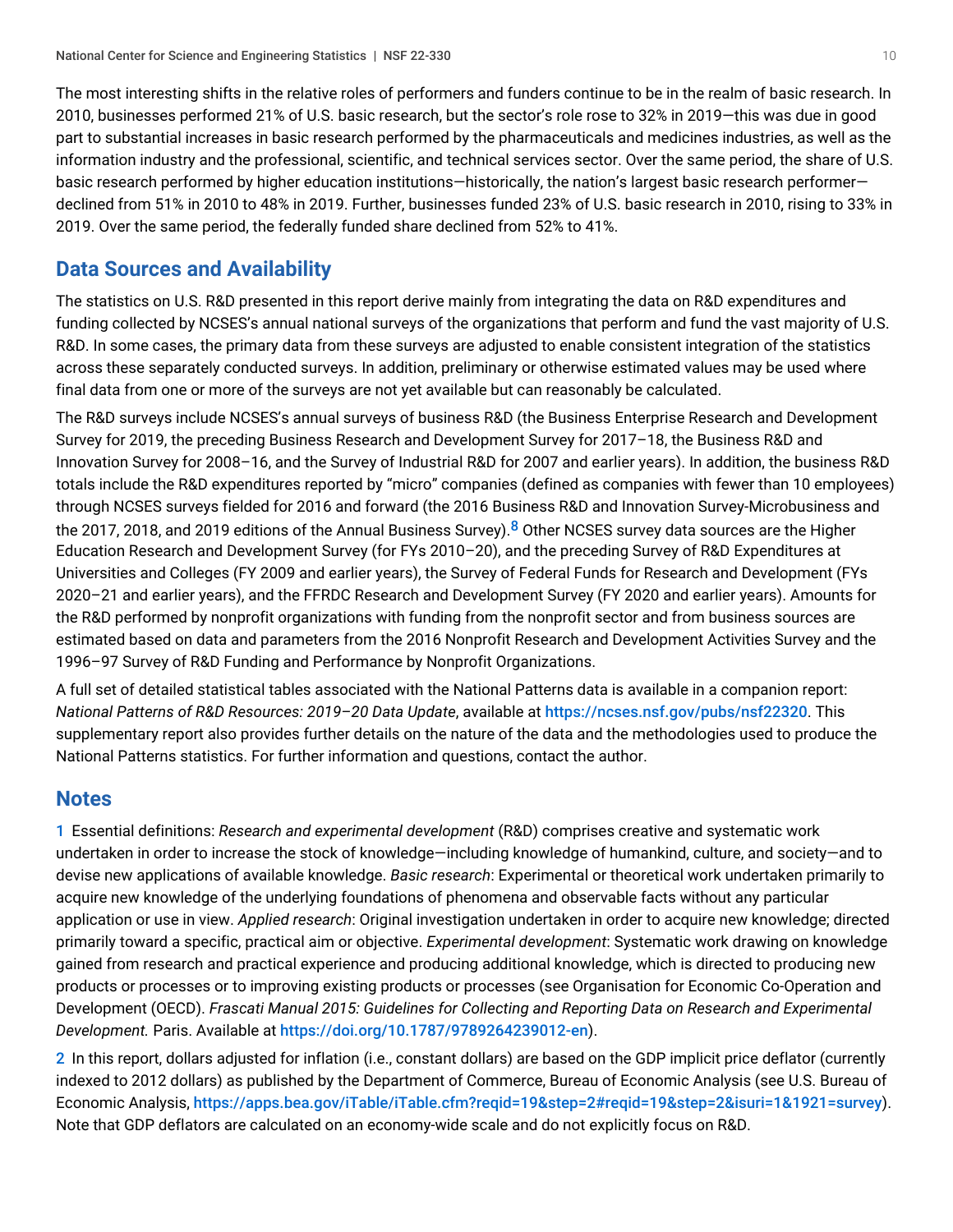<span id="page-10-0"></span>[3](#page-2-2) Due to sample variability in the data for the business R&D component (particularly the variability for 2000), the compound annual growth rate of the U.S. R&D total over the 2000–10 period fails (but only barely so) to exceed the corresponding rate of growth of GDP at a 90% confidence level.

<span id="page-10-1"></span>[4](#page-3-1) By comparison to the world's other largest R&D performers in 2019, the U.S. ratio was well ahead of China's 2.23%, France's 2.20%, and the United Kingdom's 1.76%; was considerably behind South Korea's 4.64%; but was nearly on par with Germany's 3.19% and Japan's 3.20%. See Organisation for Economic Co-Operation and Development (OECD). 2021. *OECD Main Science and Technology Indicators. R&D Highlights in the September 2021 Publication*. OECD Directorate for Science, Technology and Innovation. Available at <https://www.oecd.org/sti/msti.htm>.

<span id="page-10-2"></span>[5](#page-3-2) Due to sample variability in the data for the business R&D component, the calculated R&D-to-GDP ratios for 1964, 2009, 2016, and 2017 are not significantly different from one another at a 90% confidence level.

<span id="page-10-3"></span>[6](#page-5-1) For further details and statistics on the R&D performed in the United States by the business sector, see the upcoming report (data year 2019) of the NCSES Business Enterprise R&D Survey, which will be available at [https://www.nsf.gov/](https://www.nsf.gov/statistics/srvyberd/#tabs-2) [statistics/srvyberd/#tabs-2](https://www.nsf.gov/statistics/srvyberd/#tabs-2).

<span id="page-10-4"></span>[7](#page-5-2) The data on higher education R&D reported by *National Patterns* differ from the underlying survey data in several respects. First, *National Patterns* translates the Higher Education R&D (HERD) Survey's primary data in academic fiscal years to calendar year equivalents. Second, *National Patterns* reports higher education R&D expenditures that are adjusted to remove the double-counting of pass-through funding that are included in HERD Survey source data. For further details on this topic, see "Technical Notes" in National Center for Science and Engineering Statistics (NCSES). 2022. *National Patterns of R&D Resources: 2019–20 Data Update.* NSF 22-320. Alexandria, VA: National Science Foundation. Available at <https://ncses.nsf.gov/pubs/nsf22320>.

<span id="page-10-5"></span>[8](#page-9-3) Estimates from the NCSES business R&D surveys mentioned are all derived from sample data and thereby contain sampling error. Consequently, estimates of U.S. total R&D also contain sampling errors. For more information on this topic and other surveys used in the National Patterns tabulations, see "Technical Notes" in National Center for Science and Engineering Statistics (NCSES). 2022. *National Patterns of R&D Resources: 2019–20 Data Update.* NSF 22-320. Alexandria, VA: National Science Foundation. Available at <https://ncses.nsf.gov/pubs/nsf22320>.

# **Suggested Citation**

Boroush M; National Center for Science and Engineering Statistics (NCSES). 2022. *U.S. R&D Increased by \$62 Billion in 2019 to \$667 Billion; Estimate for 2020 Indicates a Further Rise to \$708 Billion.* InfoBrief NSF 22-330. Alexandria, VA: National Science Foundation. Available at <https://ncses.nsf.gov/pubs/nsf22330/>.

# **Contact Us**

# Report Author

Mark Boroush Senior Analyst Research and Development Statistics Program, NCSES Tel: (703) 292-8726 E-mail: [mboroush@nsf.gov](mailto:mboroush@nsf.gov)

# **NCSES**

National Center for Science and Engineering Statistics Directorate for Social, Behavioral and Economic Sciences National Science Foundation 2415 Eisenhower Avenue, Suite W14200 Alexandria, VA 22314